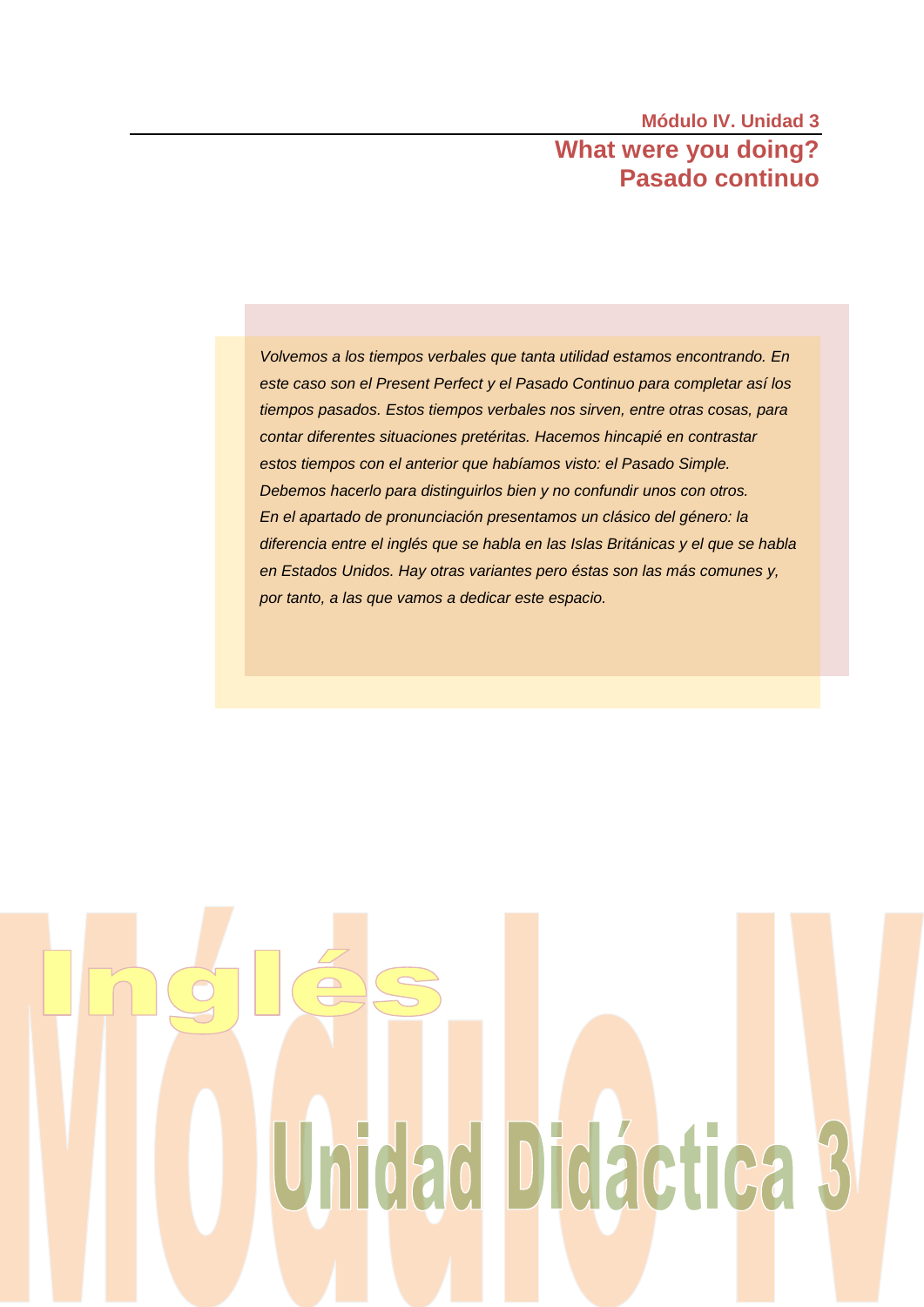# Índice

| 1. PRESENT PERFECT TENSE (PRETÉRITO PERFECTO COMPUESTO) 3 |     |
|-----------------------------------------------------------|-----|
|                                                           |     |
|                                                           |     |
|                                                           |     |
|                                                           |     |
|                                                           |     |
|                                                           |     |
|                                                           |     |
|                                                           |     |
|                                                           |     |
|                                                           |     |
|                                                           |     |
|                                                           | .18 |
|                                                           |     |
|                                                           |     |
|                                                           |     |
|                                                           | .22 |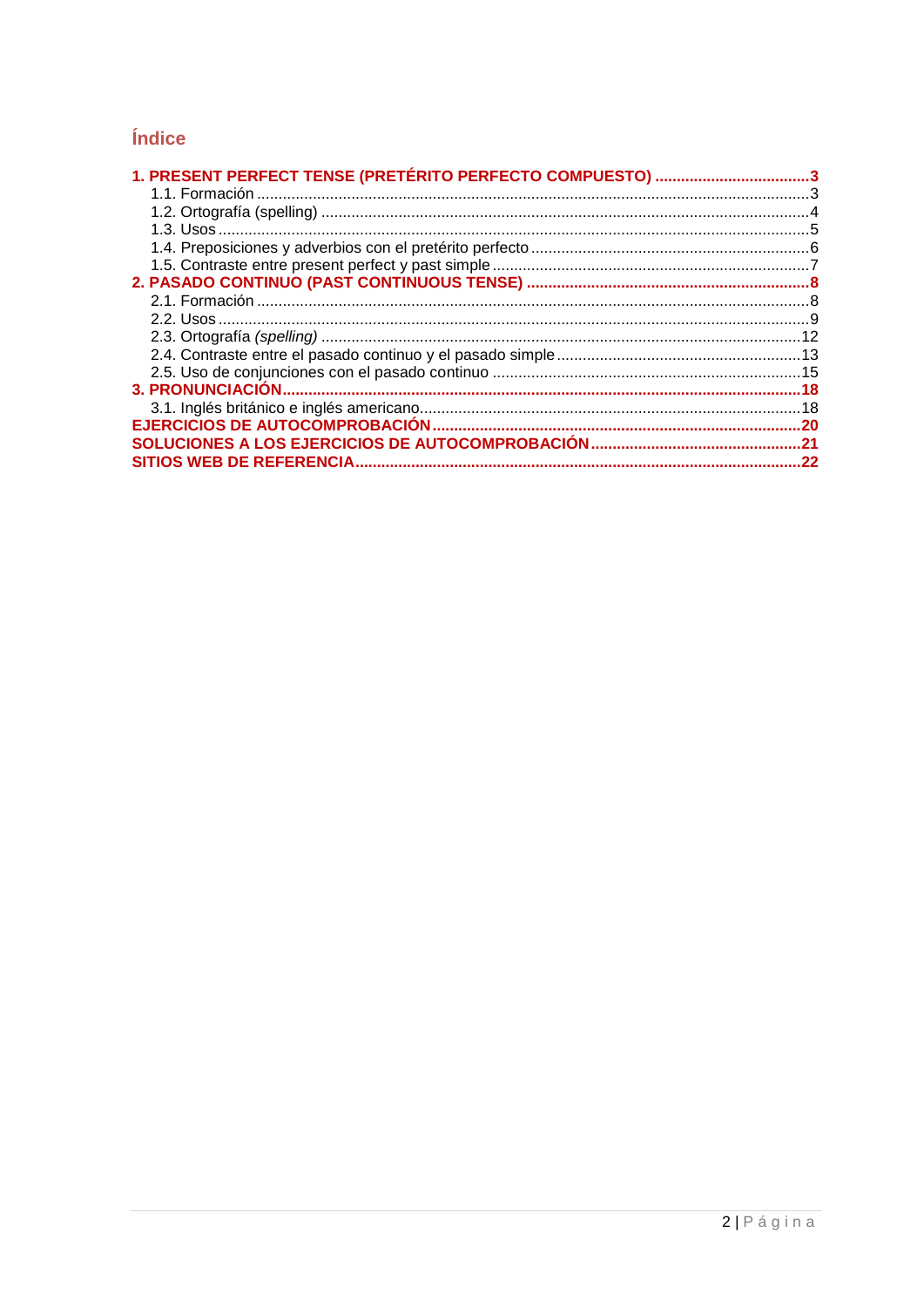# <span id="page-2-0"></span>**1. Present perfect tense (Pretérito perfecto compuesto)**

#### <span id="page-2-1"></span>**1.1. Formación**

Formamos el present perfect (pretérito perfecto compuesto) con:

Have (conjugado en presente simple) + Verbo (en participio)\* Se traduciría: He/has/ha/hemos/habéis/han trabajado.

| I have<br>You have<br>He has<br>She has<br>It has<br>We have<br>You have<br>They have | (Participio)<br>worked | Yo he<br>Tú has<br>El ha<br>Ella ha<br>Eso ha<br>Nosotros hemos<br>Vosotros habéis<br>Ellos han | trabajado |
|---------------------------------------------------------------------------------------|------------------------|-------------------------------------------------------------------------------------------------|-----------|
|---------------------------------------------------------------------------------------|------------------------|-------------------------------------------------------------------------------------------------|-----------|

# Ejemplo: verbo WORK (trabajar):

| <b>Affirmative</b>                                                                                                                            | <b>Negative</b>                                                                                                                                                                      | Interrogative                                                                                                                                         |
|-----------------------------------------------------------------------------------------------------------------------------------------------|--------------------------------------------------------------------------------------------------------------------------------------------------------------------------------------|-------------------------------------------------------------------------------------------------------------------------------------------------------|
| I have worked<br>You have worked<br>He has worked<br>She has worked<br>It has worked<br>We have worked<br>You have worked<br>They have worked | I have not worked<br>You have not worked<br>He has not worked<br>She has not worked<br>It has not worked<br>We have not worked<br>You have not worked<br>They <b>have</b> not worked | Have I worked?<br>Have you worked?<br>Has he worked?<br>Has she worked?<br>Has it worked?<br>Have we worked?<br>Have you worked?<br>Have they worked? |
| <b>Contracted forms:</b>                                                                                                                      |                                                                                                                                                                                      |                                                                                                                                                       |
| I have worked $=$<br>I have not worked $=$<br>He has worked $=$<br>He has not worked $=$                                                      | I've worked<br>I haven't worked<br>He's worked<br>He hasn't worked                                                                                                                   |                                                                                                                                                       |

Ejemplos:

| Have you finished the job?    | ¿Has acabado el trabajo?      |
|-------------------------------|-------------------------------|
| No, I haven't finished yet.   | No, todavía no.               |
| Yes, I have already finished. | -Sí, ya he acabado.           |
| She's just finished her job.  | Acaba de terminar el trabajo. |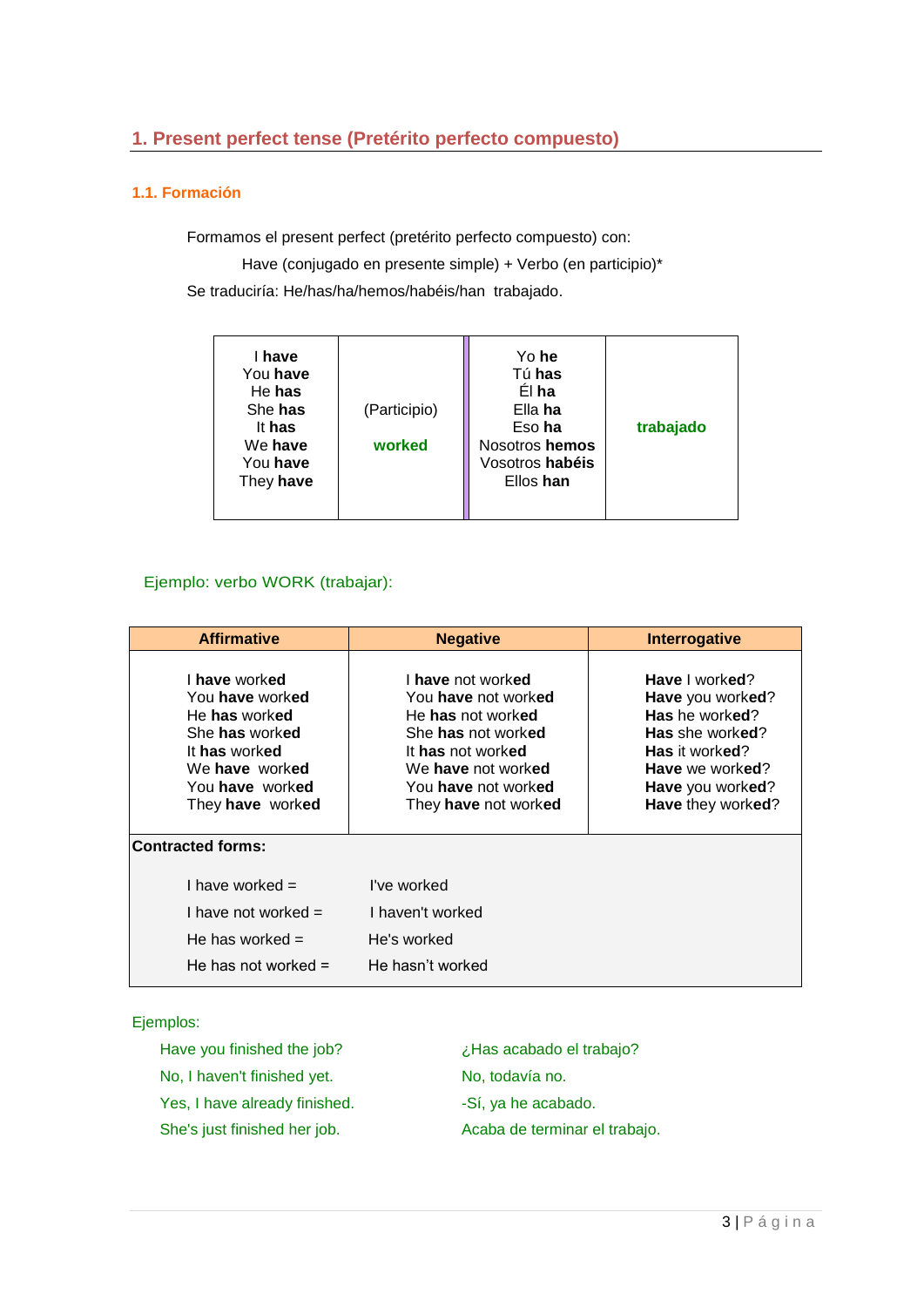Recuerda la formación de los participios de los verbos:

Como regla general para los VERBOS REGULARES se forma así:

Verbo regular + -ed

play - played visit - visited finish –finished

#### <span id="page-3-0"></span>**1.2. Ortografía (spelling)**

**Regla general: infinitive sin 'to' + ED**

to work  $\rightarrow$  I have worked

**Verbos acabados en E o IE: infinitive sin 'to' + D**

to die  $\rightarrow$  He has died

#### **Verbos acabados en Y, precedida de consonante: Y se vuelve IED**

#### to try  $\rightarrow$  She has tried

**Verbos acabados en L, precedida de vocal: L se duplica + ED**

to travel  $\rightarrow$  --> We have travelled

**Verbos acabados en IC: a la C la sigue K + ED**

to panic  $\rightarrow$  They have panicked

#### **Verbos de una sílaba acabadois en una consonante precedida de vocal:**

#### **se duplica la consonante + ED**

to plan  $\rightarrow$  You have planned

1. En los VERBOS IRREGULARES no hay una regla común y hay que memorizarlos según la lista de verbos irregulares (ver Unidad 3.1. Apartado 3.2.):

| Infinitive | Simple past | <b>Past participle</b> |
|------------|-------------|------------------------|
| be         | was/were    | been                   |
| come       | came        | come                   |
| go         | went        | gone                   |
| do         | did         | done                   |
| meet       | met         | met                    |

# **Actividad 1. Complete these affirmative sentences with these verbs:**

# **to break - to buy - to finish - to take - to tell**

- 1. Can I have this newspaper? Yes, I \_\_\_\_\_\_\_\_\_\_\_\_\_\_\_\_ with it.
- 2. I \_\_\_\_\_\_\_\_\_\_\_\_\_\_\_\_\_\_\_\_\_\_ some new boots. Do you want to see them?
- 3. Look! Somebody \_\_\_\_\_\_\_\_\_\_\_\_\_\_\_\_ that window.
- 4. Does she know you are going away? Yes, I \_\_\_\_\_\_\_\_\_\_\_\_\_\_\_\_\_\_\_ her.
- 5. I can't find my umbrella. Somebody \_\_\_\_\_\_\_\_\_\_\_\_\_\_\_\_ it.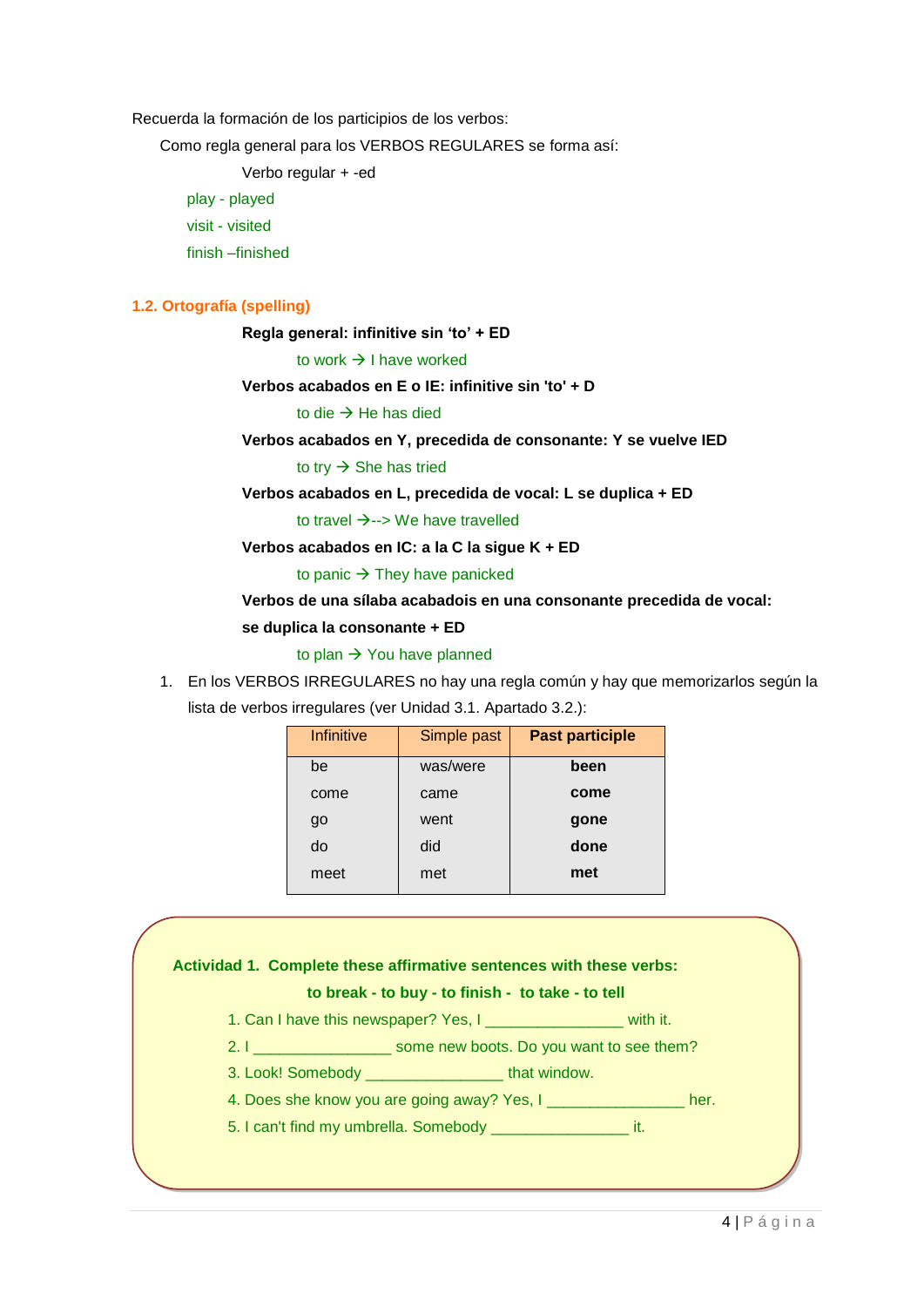#### <span id="page-4-0"></span>**1.3. Usos**

El pretérito perfecto o "present perfect" se usa:

1 Para acciones o estados pasados que han **acabado recientemente** o que tienen repercusión en la actualidad. Pone el énfasis en el resultado.



The goalkeeper has broken his right hand -El portero se ha roto la mano derecha

- 2 Cuando nos referimos a acciones pasadas en las que **no se indica el tiempo.**
	- I have cleaned the house  $\overline{\phantom{a}}$  -He limpiado la casa

\*Si se especificara el tiempo habría que usar el [pasado simple.](http://www.vitutor.com/gramatica_inglesa/verb_tense/simple_past.html)

- I cleaned the house yesterday -Limpié la casa ayer (indico el tiempo)
- 3 Lo podemos utilizar junto a una referencia temporal si la acción o estado empieza en el pasado y **continua en el momento actual**.



I have lived here since 2002  $\overline{\phantom{0}}$  -He vivido aquí desde el 2002 (y sigo)

(Si se considera que ha acabado se usará el pasado simple.)

I lived here for 10 years -Viví aquí durante 10 años (ya no)

4 Para hablar de acciones o estados que tuvieron lugar una vez, nunca o un número de veces específico.

I have never been to New York -Nunca he estado en Nueva York

| <b>Actividad 2.</b>     | Put the affirmative, negative or interrogative forms of the |  |
|-------------------------|-------------------------------------------------------------|--|
| <b>Present perfect.</b> |                                                             |  |
|                         |                                                             |  |

1. Would you like something to eat? No thanks. I \_\_\_\_\_\_\_\_\_\_\_\_\_\_\_\_ (just / to have) lunch.

2. \_\_\_\_\_\_\_\_\_\_\_\_\_\_\_\_ (to be / ever / you) in California?

3. What time is David leaving? He \_\_\_\_\_\_\_\_\_\_\_\_\_\_\_\_ (already / to leave).

4. Do you like caviar? I \_\_\_\_\_\_\_\_\_\_\_\_\_\_\_\_ (never / to try) it.

5. We \_\_\_\_\_\_\_\_\_\_\_\_\_\_\_\_ (to go) skiing since last winter.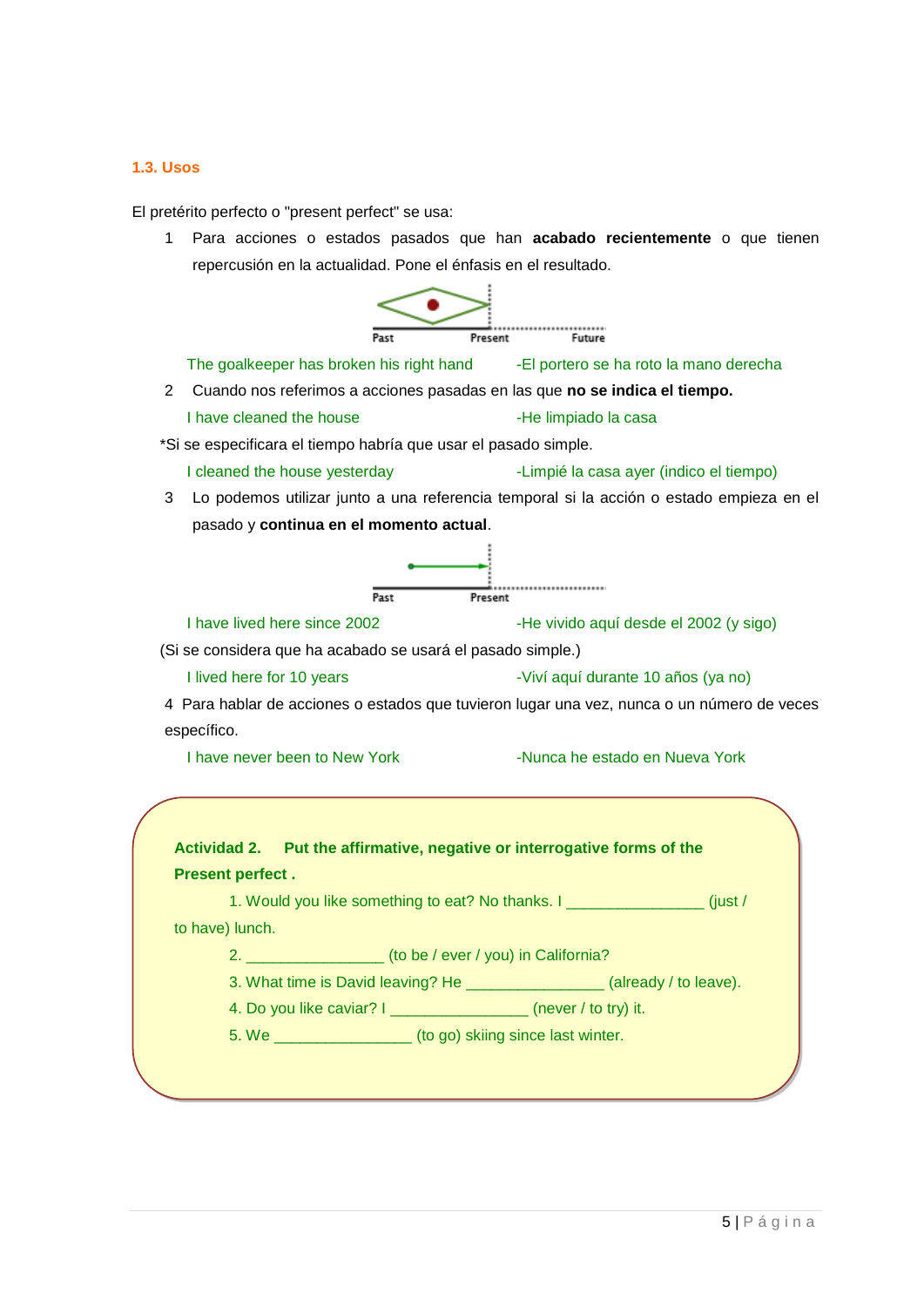# <span id="page-5-0"></span>**1.4. Preposiciones y adverbios con el pretérito perfecto**

| - Since + momento concreto de tiempo: desde                                  |                                                                                                    |  |
|------------------------------------------------------------------------------|----------------------------------------------------------------------------------------------------|--|
| I haven't studied since Tuesday                                              | -No he estudiado desde el martes                                                                   |  |
| - For + período de tiempo: durante, desde hace                               |                                                                                                    |  |
| I have studied for three days                                                | -He estudiado durante tres días                                                                    |  |
| I have had a computer for 5 years                                            | -Tengo un ordenador desde hace 5 años                                                              |  |
| - Never: nunca                                                               |                                                                                                    |  |
|                                                                              | Va en oraciones afirmativas para evitar la doble negativa. Se coloca entre "have" y el participio. |  |
| She has never studied English                                                | -Nunca ha estudiado inglés                                                                         |  |
| - Ever: alguna vez                                                           |                                                                                                    |  |
| Se usa en oraciones interrogativas y se coloca delante del participio.       |                                                                                                    |  |
| Have you ever studied English? - jHas estudiado alguna vez inglés?           |                                                                                                    |  |
| - Just: acabar de                                                            |                                                                                                    |  |
| Se coloca entre "have" y el past participle.                                 |                                                                                                    |  |
| I have just studied the lesson                                               | -Acabo de estudiar la lección                                                                      |  |
| - Already: ya                                                                |                                                                                                    |  |
| Se utiliza en las oraciones afirmativas y en algunas interrogativas.         |                                                                                                    |  |
| .Oraciones afirmativas: se coloca entre "have" y el participio.              |                                                                                                    |  |
| I have already studied                                                       | -Ya he estudiado                                                                                   |  |
| .Oraciones interrogativas: Se usa cuando se espera una respuesta afirmativa. |                                                                                                    |  |
| Has she already finished the lesson? - ¿Ya ha terminado la lección?          |                                                                                                    |  |
| Yet: ya, todavía, aún                                                        |                                                                                                    |  |
| Se usa en oraciones interrogativas y negativas.                              |                                                                                                    |  |
|                                                                              | Se coloca siempre al final de la oración y la respuesta puede ser afirmativa o negativa.           |  |
| I have not studied yet                                                       | -No he estudiado aún                                                                               |  |
| Have you studied yet? Yes I have/ No I haven't                               | -¿Has estudiado ya? Sí/No                                                                          |  |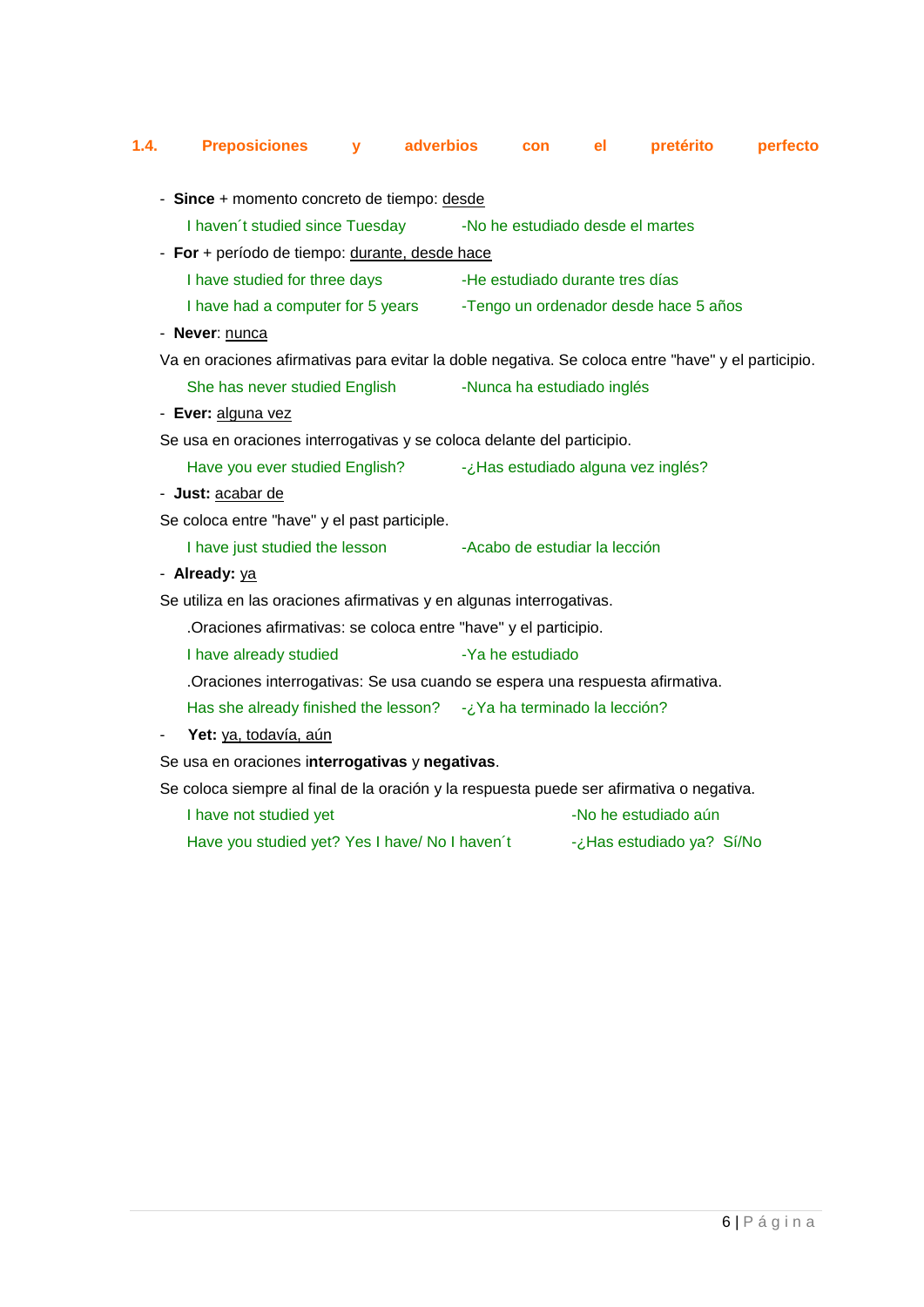

## <span id="page-6-0"></span>**1.5. Contraste entre present perfect y past simple**

Es muy importante conocer ambos verbos y hacer un estudio comparativo para poder distinguirlos claramente.

| Past simple                                                       | <b>Present perfect</b>                          |
|-------------------------------------------------------------------|-------------------------------------------------|
| (pretérito perfecto simple)                                       | (pretérito perfecto compuesto)                  |
| Acción acabada                                                    | Acción pasada con consecuencias presentes       |
| They cut down trees to build this skyscraper.                     | They have cut down trees to build a skyscraper. |
| Fecha concreta                                                    | Sin fecha                                       |
| He flew a balloon in London in 2003                               | He has flown balloons before.                   |
| yesterday, last summer (week, month,),                            | this morning (year, month,) just, since,        |
| ten years (weeks, days, minutes,) ago                             | for, ever, never, yet, already                  |
| The family ate one hour ago.                                      | The cat has just eaten the bird.                |
| Se sobreentiende el pasado lejano.<br>Elvis wrote a lot of songs. |                                                 |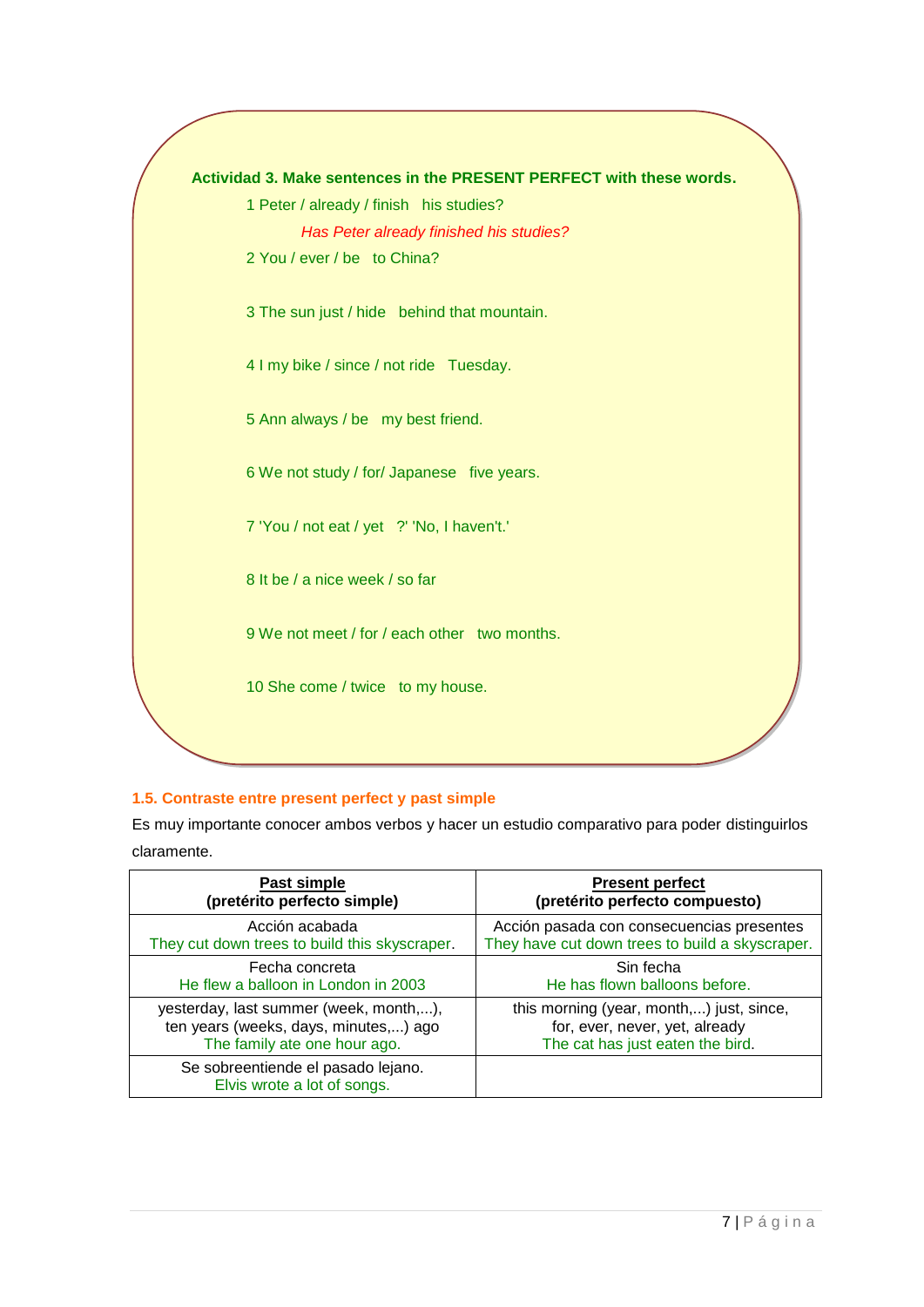#### **Actividad 4. Choose the correct tense: past simple or present perfect?**

- 1. I ...................... (to see) him two weeks ago.
- 2. I ...................... (to live) here since 2000.
- 3. When I ...................... (to leave) school I got a job.
- 4. I ...................... (not to finish) my homework yet, so I can't go.
- 5. He ...................... (to go) out half an hour ago.
- 6. Shakespeare ...................... (to write) Hamlet.
- 7. We ...................... (not to have) a holiday last summer.
- 8. My friend is a writer. She......................... (to write) many books.
- 9. When I first ........................ (to come) here it was quiet.
- 10. But now it ...................... (to become) very noisy

# <span id="page-7-0"></span>**2. Pasado continuo (past continuous tense)**

#### <span id="page-7-1"></span>**2.1. Formación**

Formamos el pasado continuo con el pasado del verbo TO BE + Verbo -ing

## Ejemplo: verbo WORK (trabajar):

| AFFIRMATIVE           | <b>NEGATIVE</b>           | <b>INTERROGATIVE</b>   |
|-----------------------|---------------------------|------------------------|
| I was working         | I was not working         | Was I working?         |
| estaba trabajando     | no estaba trabajando      | ¿estaba trabajando?    |
| You were working      | You were not working      | Were you working?      |
| estabas trabajando    | no estabas trabajando     | ¿estabas trabajando?   |
| He/She/It was working | He/She/It was not working | Was he/she/it working? |
| estaba trabajando     | no estaba trabajando      | ¿estaba trabajando?    |
| We were working       | We were not working       | Were we working?       |
| estábamos trabajando  | no estábamos trabajando   | zestábamos             |
| You were working      | You were not working      | Were you working?      |
| estabáis trabajando   | no estabáis trabajando    | ¿estabáis trabajando?  |
| They were working     | They were not working     | Were they working?     |
| estaban trabajando    | no estaban trabajando     | ¿estaban trabajando?   |
|                       |                           |                        |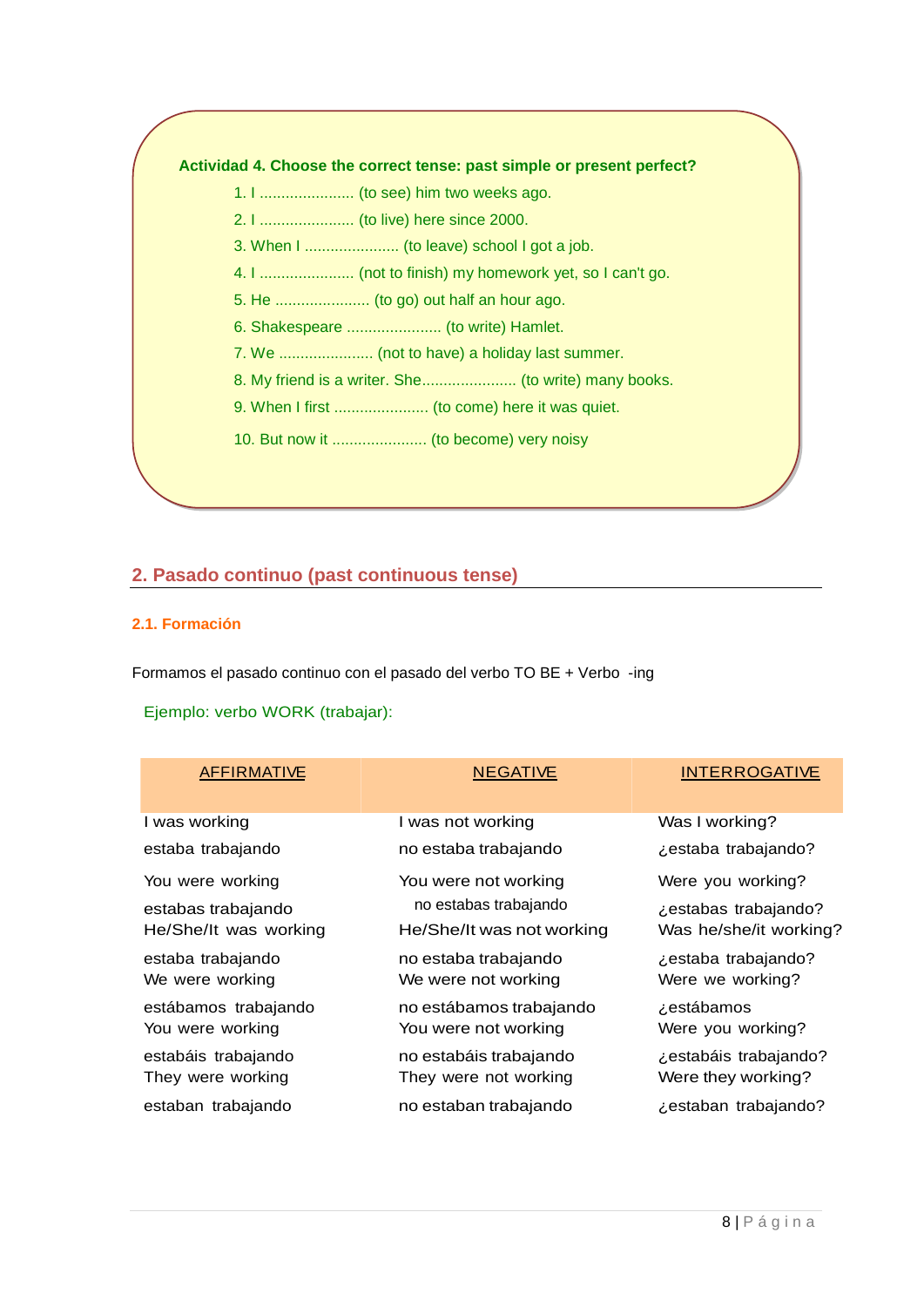#### APRENDE

La forma negativa corta es:

was not → wasn't / were not → weren't + V-ing

*-It was not raining the whole day* 

*It wasn't raining the whole day* 

*-They were not playing tennis with Pete* 

*They weren't playing tennis with Pete*

# **RECUERDA**

*Short answers (respuestas cortas)*

*-Were you playing tennis at half past six? -Yes, I was / -No, I wasn't. -Was it raining at midday? -Yes, it was / -No, it wasn't.*

**Actividad 5. Write these sentences in the past continuous tense using the correct verb:**

wear read paint bake work

- 1 My sister .............. a new skirt last night.
- 2 At 8.30 she .............. a newspaper.
- 3 Sarah .............. the kitchen yesterday.
- 4 She .............. a cake this morning.
- 5 She .............. in Italy last week.

#### <span id="page-8-0"></span>**2.2. Usos**

Usamos el pasado continuo para: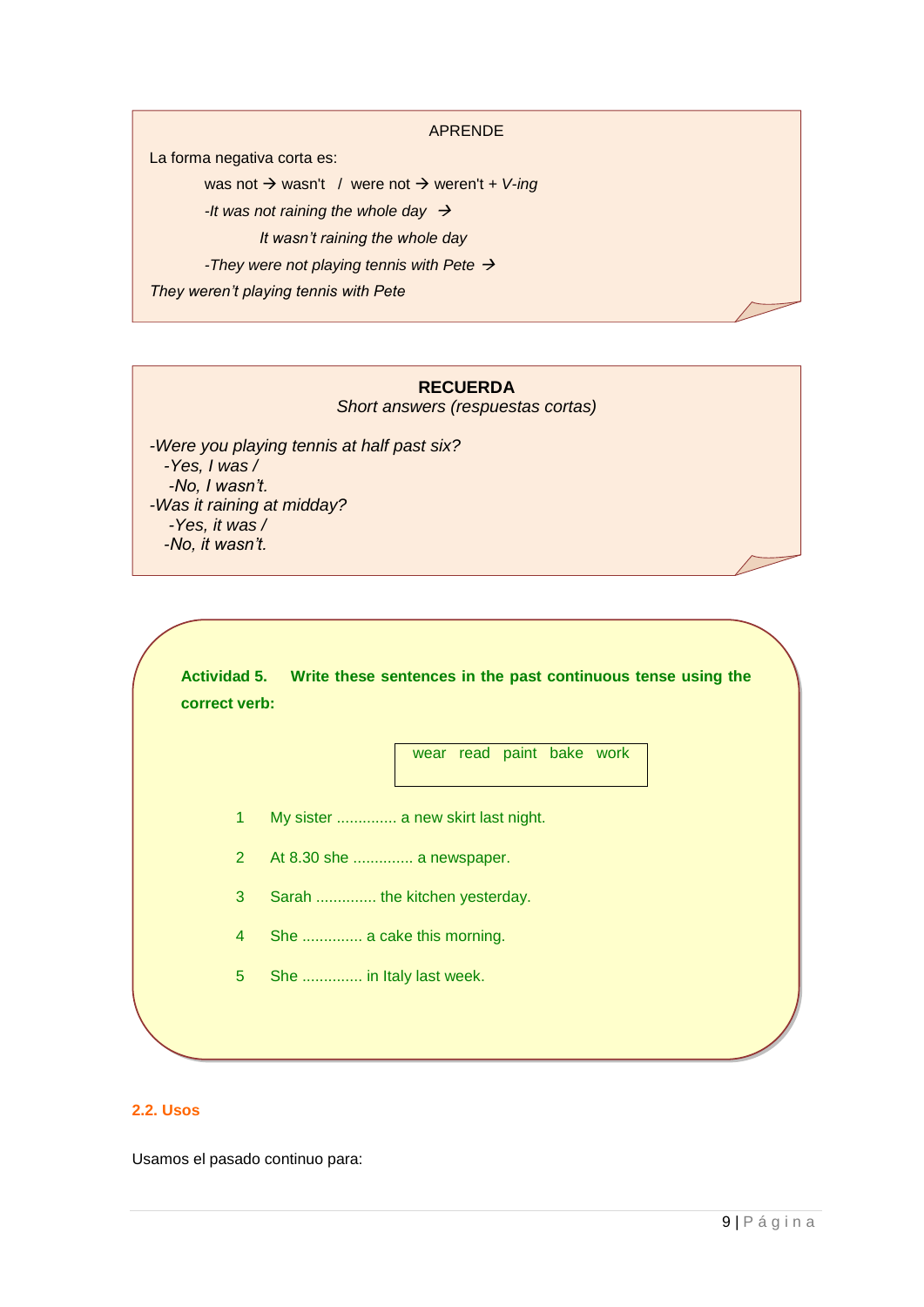Hablar sobre una actividad en progreso en un momento concreto del pasado:

We were watching TV yesterday at 10:30.

-Ayer a las 10:30 estábamos viendo la tele.

Where was your sister yesterday morning?

-¿Dónde estaba tu hermana ayer por la mañana?

She was doing an exam at school.

-Estaba haciendo un examen en el colegio.

Describir o narrar acontecimientos en pasado:

Last Saturday it was raining and the wind was blowing.

-El sábado pasado estaba lloviendo / llovía y el viento estaba soplando / soplaba.

Hablar de dos actividades que están ocurriendo al mismo tiempo en el pasado:

I was reading a book while my sister was watching TV. -Yo estaba leyendo un libro mientras mi hermana estaba viendo la tele.

Expresar una acción que estaba sucediendo cuando fue interrumpida por otra (pasado simple).

> I was reading (pasado continuo) a book when my mother arrived (pasado simple). -Yo estaba leyendo un libro cuando mi madre llegó.

She fell down (pasado simple) when she was painting (pasado continuo) her bedroom.

-Ella se cayó cuando estaba pintando su habitación.

Today is cleaning day for Andy -Hoy es día de limpieza para Andy



At half past ten in the morning he was hanging the clothes

(hang the clothes  $=$  colgar la ropa)



At 10:30 am Now it's 5:00 pm Now it's five o'clock and he is washing the floor

(wash the floor  $=$  fregar el suelo)

Fuente[: http://www.edu.xunta.es/web/](http://www.edu.xunta.es/web/)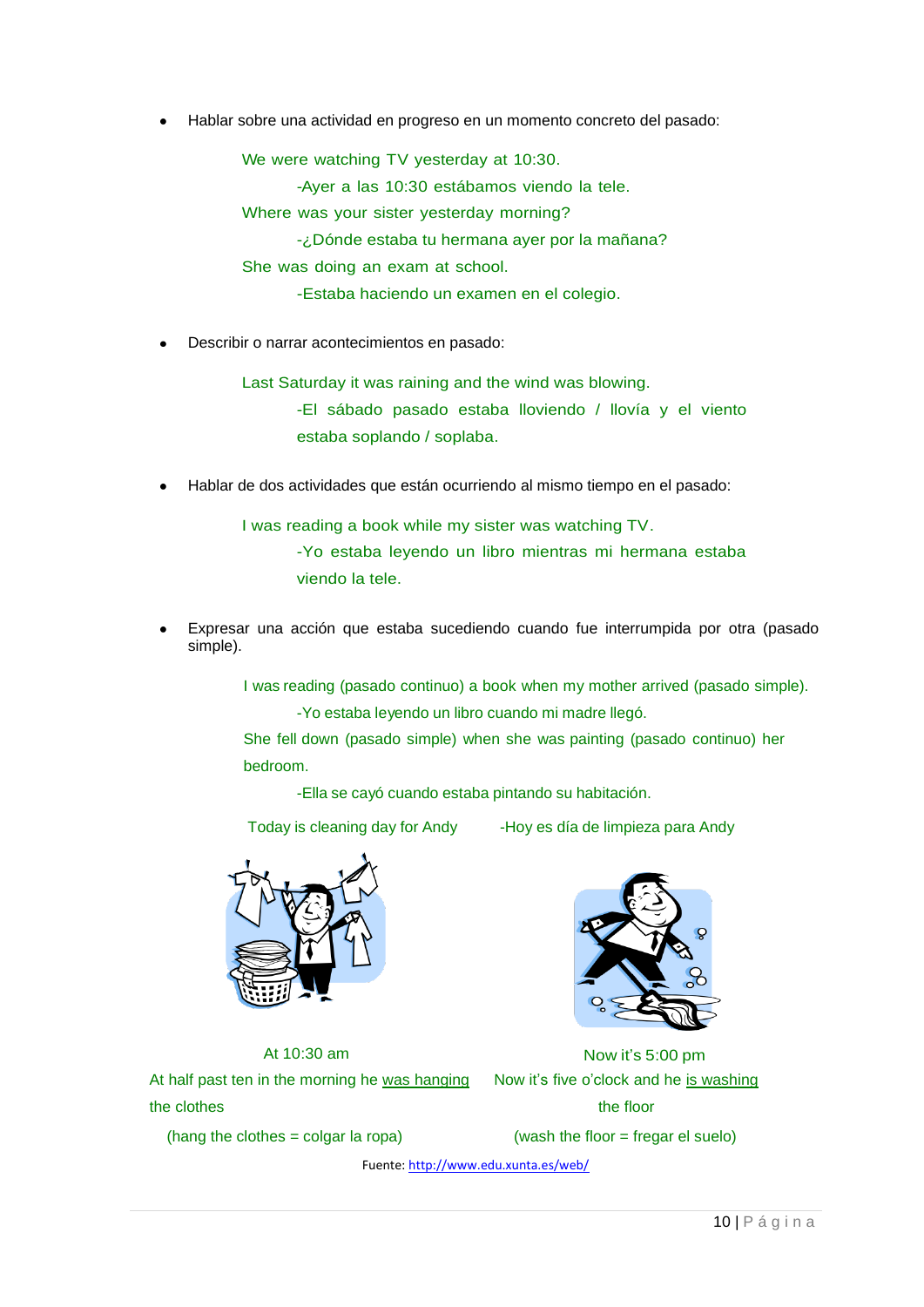| 1. | What were you doing at half past eight yesterday evening? |
|----|-----------------------------------------------------------|
| 2. | What was your sister wearing last night?                  |
| 3. | What was your mother watching on TV yesterday afternoon?  |
| 4. | Was it raining in the evening?                            |
| 5. | What was your sister reading this morning?                |
|    |                                                           |
|    |                                                           |
|    |                                                           |

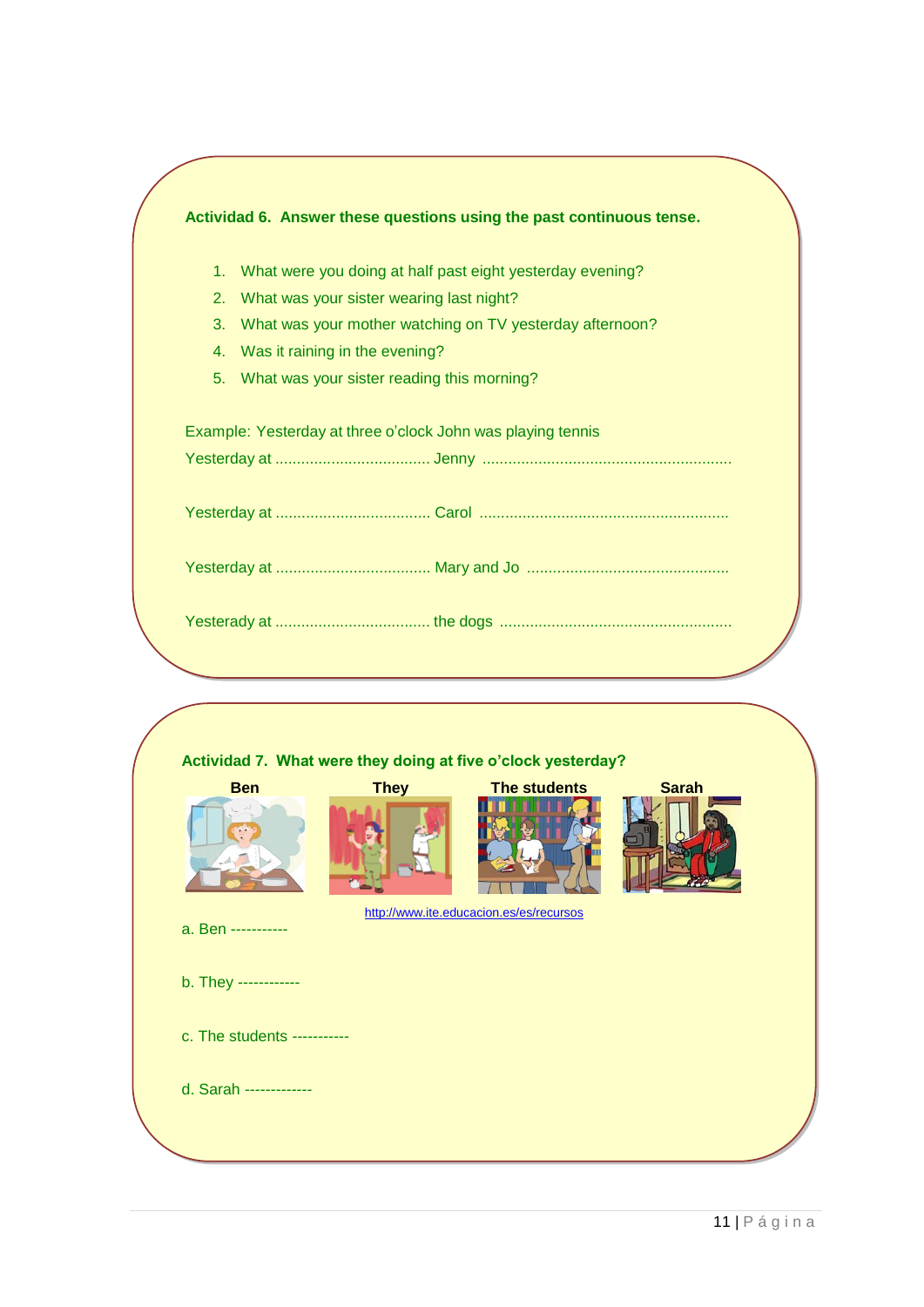

# <span id="page-11-0"></span>**2.3. Ortografía** *(spelling)*

Cuando añadimos –ing a los verbos, se producen los siguientes cambios:

 $\checkmark$  Si el verbo termina en –e, ésta desaparece y se añade –ing. make / making

dance / dancing

 $\checkmark$  Los verbos monosílabos que terminan en consonante+ vocal+consonante, doblan la última consonante.

get / getting

swim / swimming

 $\checkmark$  Los verbos que terminan en –ie, adoptan la terminación –ying. lie / lying

tie / tying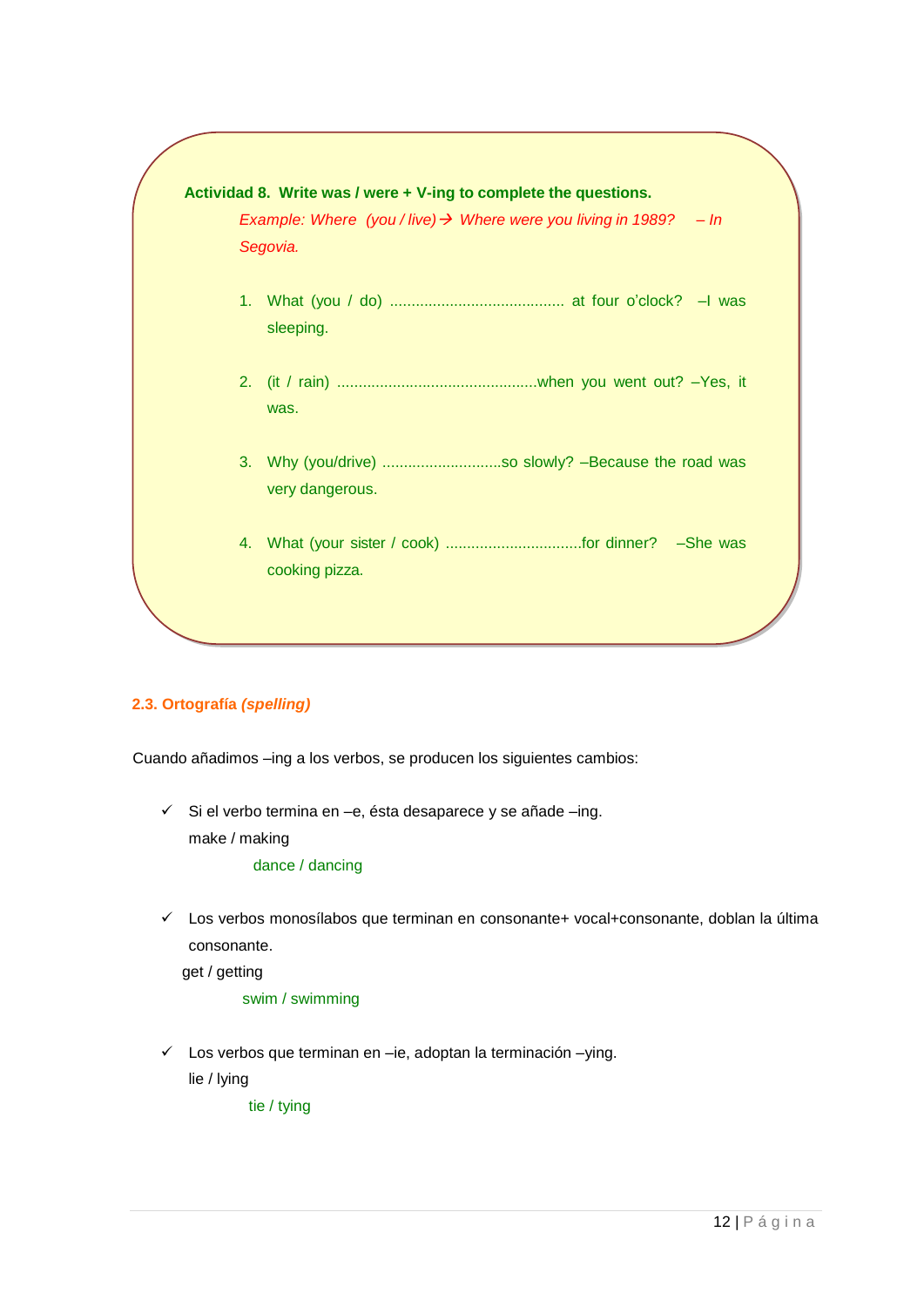- $\checkmark$  Si el verbo termina –y, ésta se conserva y se añade –ing.
	- play / playing
		- enjoy / enjoying

**Actividad 9. Complete these sentences using the past continuous form.**

- 1. In 1989 I………………………………. (live) in Segovia.
- 2. When she wake up this morning, the sun ………………… (shine).
- 3. John …………………………. (try) to repair his motorbike.
- 4. My cousin Mary ……………………………….. (run) for an hour.
- 5. We …………………………….. (study) all the night.
- 6. Her grandmother …………………….. (die) when the doctor arrived.
- 7. He …………………………….. (not/say) the truth when we asked him.

#### <span id="page-12-0"></span>**2.4. Contraste entre el pasado continuo y el pasado simple**

#### APRENDE

El pasado continuo puede aparecer combinado en una oración con el simple. Cuando esto sucede el **pasado continuo** se refiere normalmente a una acción más larga, mientras que el **pasado simple** hace referencia a una acción más corta en el tiempo.

Ejemplos:

- $\checkmark$  The birds were singing (estaban cantando) when I got up (levanté) this morning.
- $\checkmark$  I wasn't watching (estaba viendo)TV when the football match started.(empezó)
- $\checkmark$  Were you cooking (estabas cocinando) when the phone rang (sonó)?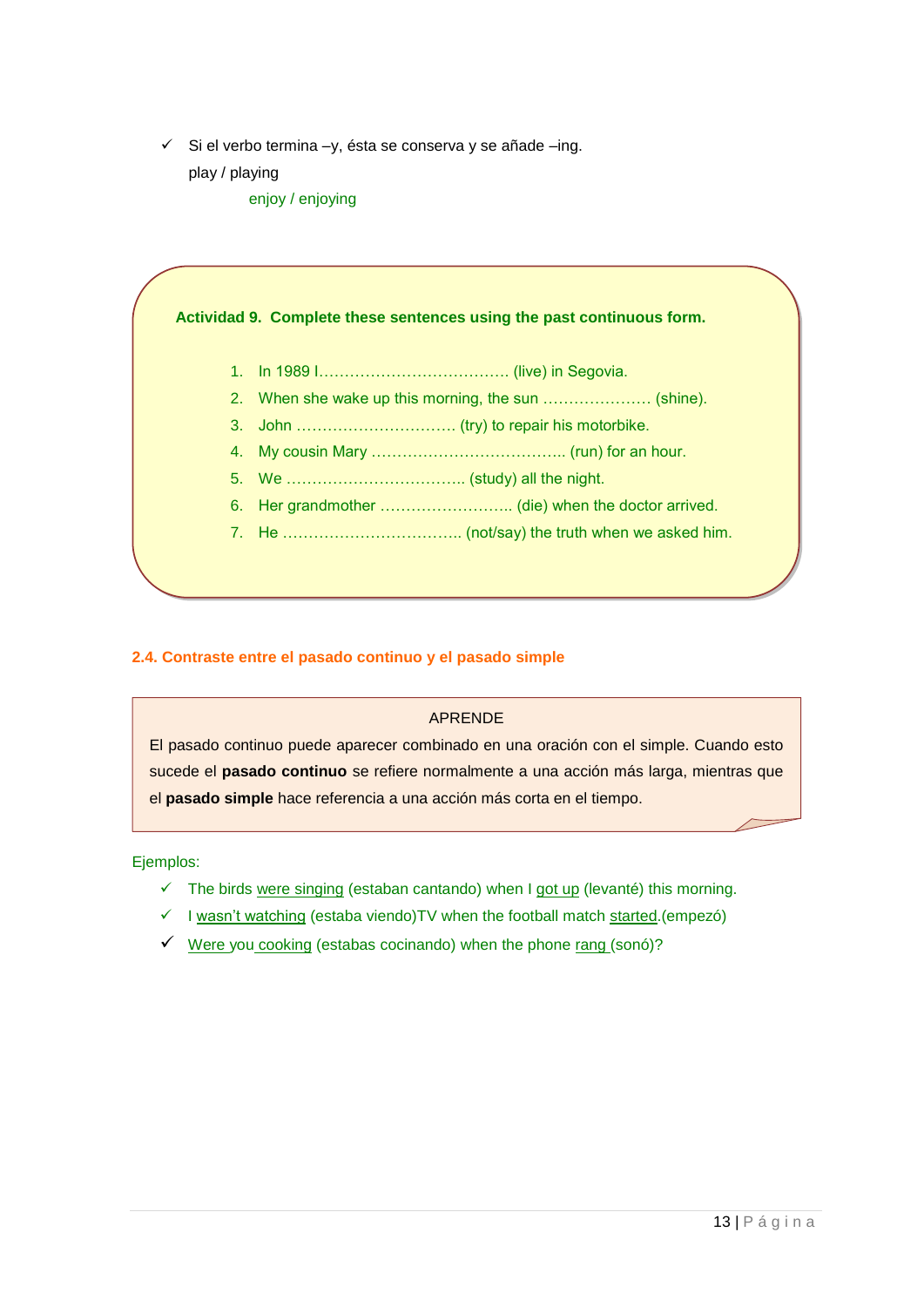**Actividad 10. Complete the sentences with the missing verbs: one is past simple and the other, past continuous.**

Example: Lauren burned his fingers when she was making toast.

1. I ......... at books in a second-hand bookshop when I ......... a rare edition (look, find).

2. Jane .............. her exercise when she .............. a mistake (check, find).

3. Pete .............. on the lake when the ice .............. (skate, break).

4. Sarah .............. her leg when she .............. hockey (twist, play).

5. Johnny .............. at 200kph when the police .............. him (drive, stop).

6. I .............. a museum when I .............. an old friend (visit, meet).

7. I .............. when a beach ball .............. me on the face (sunbathe, hit).

8. The minister .............. a speech when someone in the crowd .............. an egg (make, throw).

9. Nick .............. his finger when he .............. potatoes. (cut, peel).

10. A thief ........... Mrs Smith's handbag when she ............ the statue. (steal, watch).

**Actividad 11. Complete these sentences using the past continuous or the past simple tense of the verbs in brackets.** 

a. When I (get) .................home last night, the baby..................... (cry).

b. While she (wait) ………… to pay, a thief (steal) ……………. her purse.

c. When I (walk) …………… into the office, the secretary (talk) ………on the phone.

d. I (watch) ……………. a mystery movie on TV, when the electricity (go) …………out.

e. He (swim) ……………..when he (see) ……………..a shark .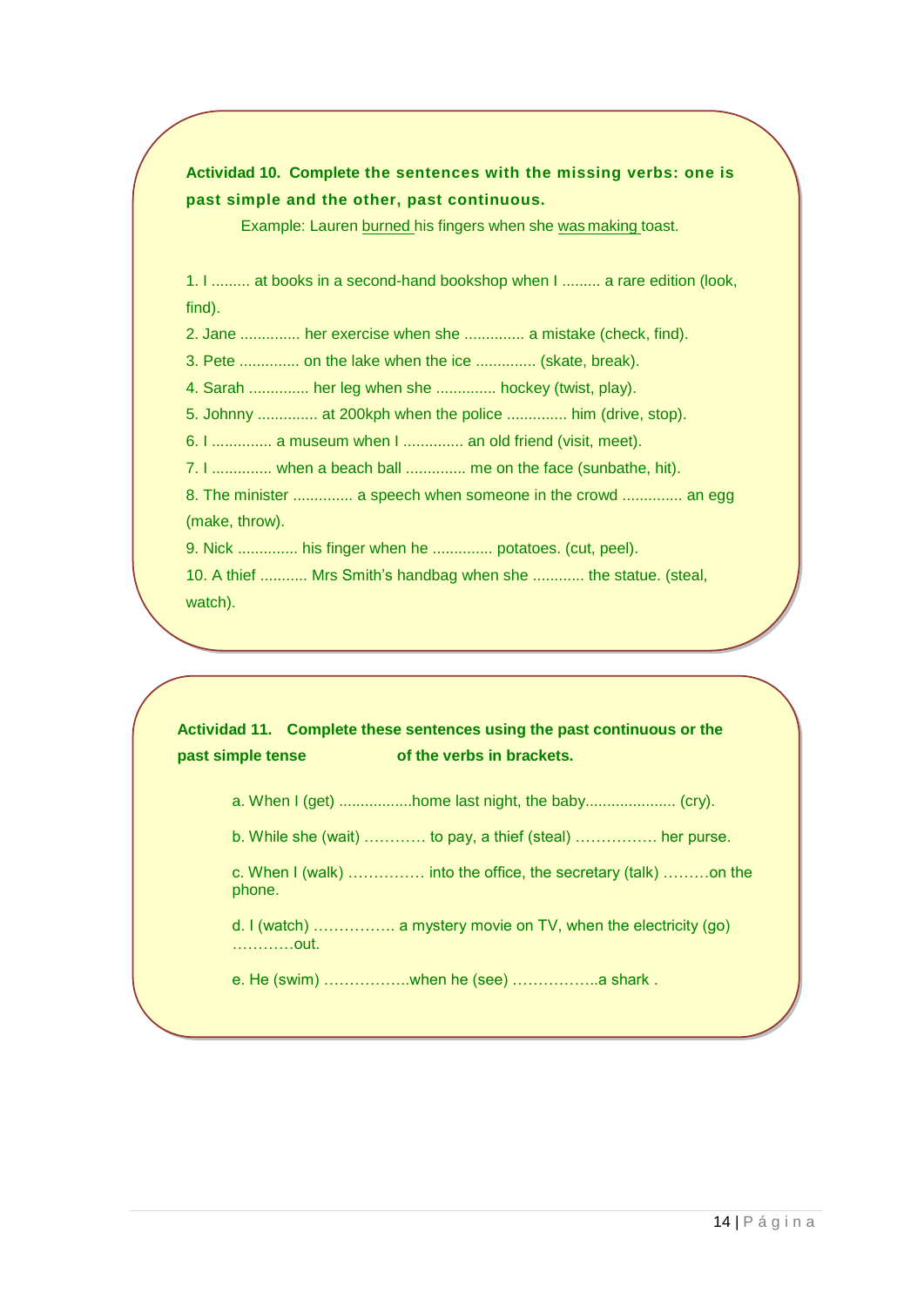| past continuous.                                          |
|-----------------------------------------------------------|
| 1-John/ sit/ in house/ when/ the dorbell/ ring            |
| 2-We/ play/ on beach/ when/ the tsunami/ hit              |
|                                                           |
| 3-A forest fire/ start/ while/ the friends/ have a picnic |
|                                                           |
| 4-the rain/ start / while/ I/ walk/ in the park.          |

#### <span id="page-14-0"></span>**2.5. Uso de conjunciones con el pasado continuo**

- **while** (mientras)
- **when** (cuando)
- **because** (porque)

 Se utilizan para introducir dos acciones que coincidieron en el pasado: una acción larga y otra corta:

- Normalmente la acción más larga es introducida con *while.*

- La acción corta suele estar introducida por *when* e interrumpe a la más larga.

The bell rang **while** I was having a shower

-Sonó el timbre mientras preparaba la cena

**When** the postman arrived I was having breakfast

-Cuando llegó el cartero yo estaba desayunando

#### APRENDE

*- La oración que no lleve la partícula (when o while), será siempre la principal.*

*- El orden de las oraciones puede alternarse sin que se modifique el significado de la misma.*

 Cuando las dos acciones son simultáneas (coinciden en el tiempo) y, además, tienen la misma duración, se utiliza *while*:

Carol was listening to the radio while she was making dinner

-Carol estaba escuchando música mientras hacía la cena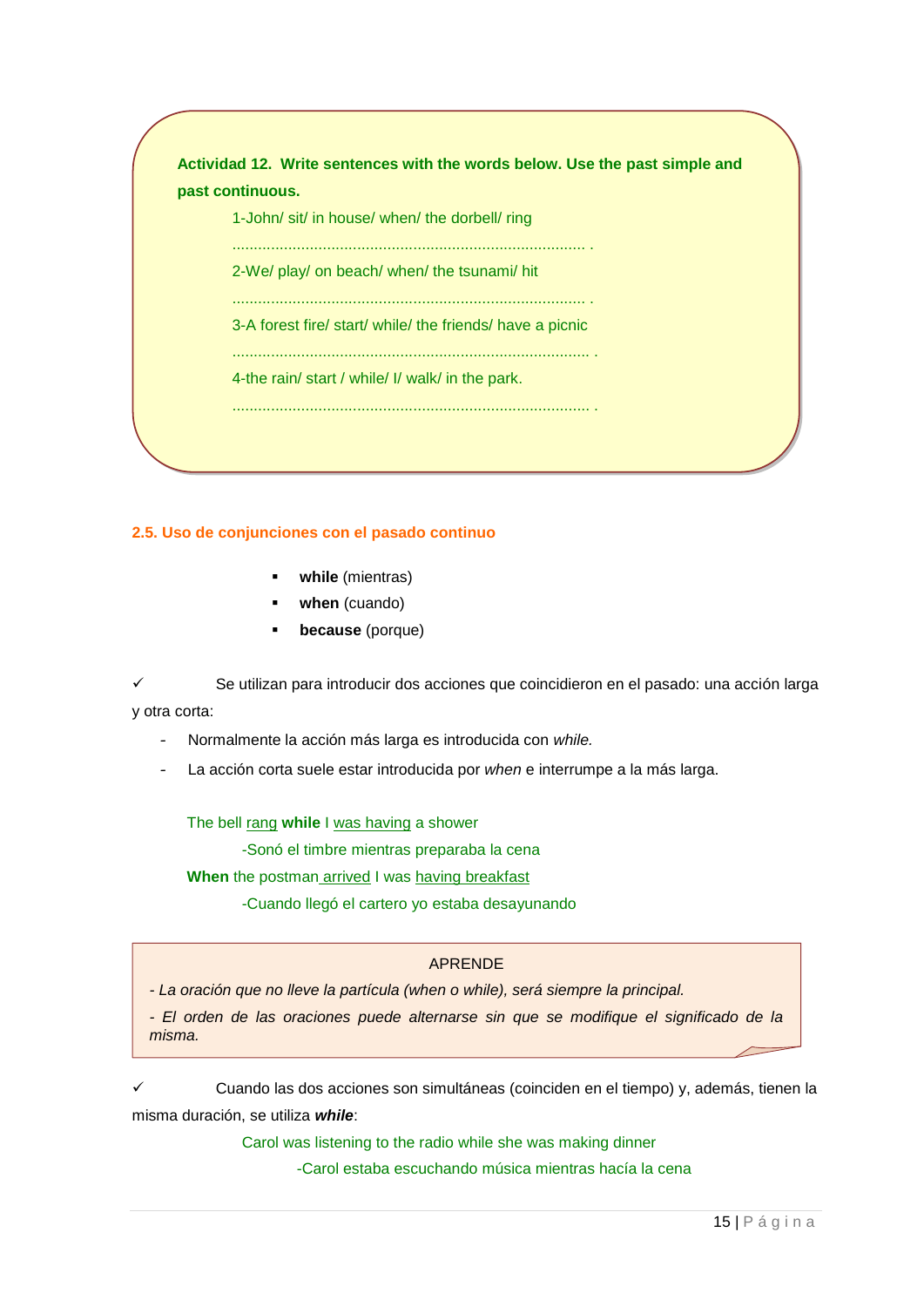Cuando queremos explicar la causa de una acción a veces se usa *because* con el pasado continuo:

We didn't go out because it was raining

-No salimos porque estaba lloviendo

She couldn't work because they were repairing her computer

-No pudo trabajar porque le estaban arreglando el ordenador

**Actividad 13. Complete the sentences with** *when or while***.**

- 1. …………………………… we went out, it was snowing.
- 2. She came in ............................... we were having dinner.
- 3. Peter arrived …………………… I was having a shower.
- 4. What were you doing ………………. I phoned you?
- 5. My brother was writing a letter …………….. I was reading a book.
- 6. We were waiting for the bus ………………. we saw an accident.
- 7. She got lost ……………………… she was walking home.
- 8. We didn't do the activities ………………………… the teacher was writing on the blackboard.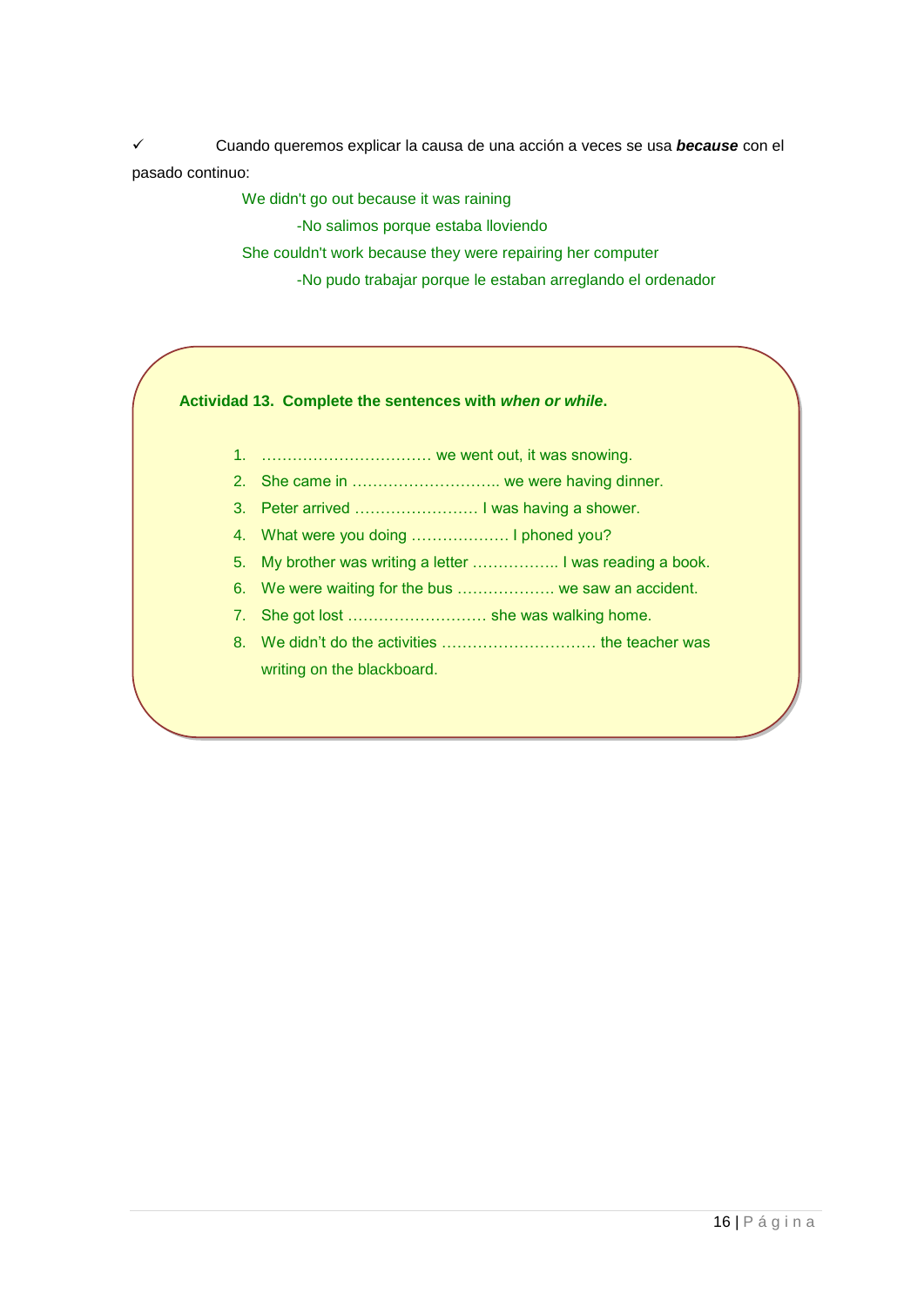#### **Actividad 14. Complete with the second part of the sentences.**

- …while he was climbing the tree.
	- …when the other car hit them. …a rash appeared on her face.
- …when he fell off.
- …when I got an electric shock.
- a. He was climbing a mountain ------------
- b. I was making a piece of toast ------------
- c. While she was eating the cake ------------
- d. The branch broke ------------
- e. They were driving through the green light ------------

### **Actividad 15. Answer these questions about you.**

- 1. What was your mother doing yesterday morning?
- 2. What were you doing last evening?
- 3. What was your mother cooking yesterday?
- 4. What was your best friend doing while you were doing the homework?
- 5. What were your parents doing last Sunday?
- 6. What were you watching on TV last night?

## **WRITING**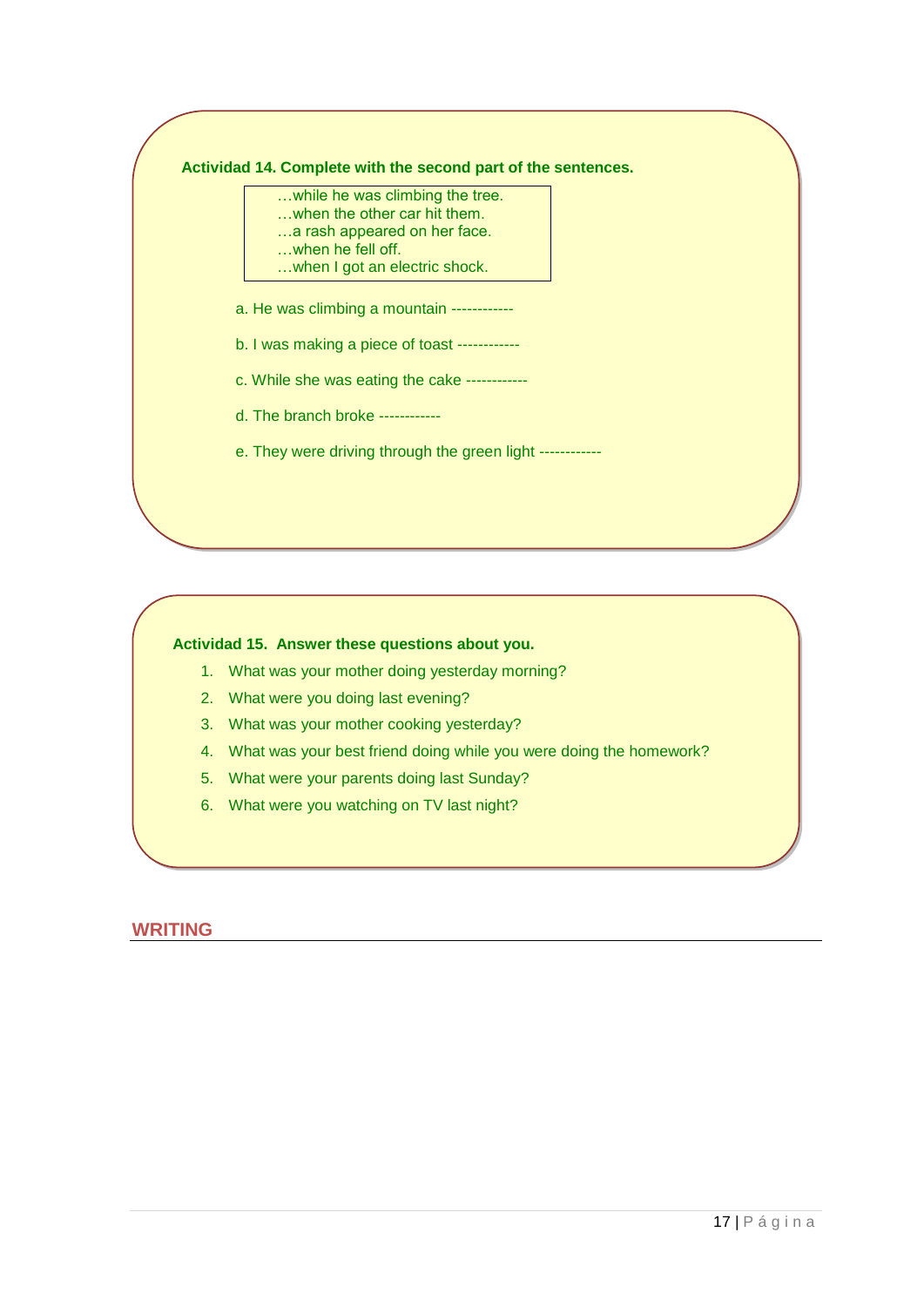**Actividad 16. Write what you and your friends were doing last Saturday evening.**

At five o'clock I ………

At six o'clock we ………

At seven o'clock ………

At eight o'clock ………

At nine o'clock ………

At ten o'clock ………

At eleven o'clock ………

At twelve o'clock ………

**Actividad 17. Write about an incident, accident, or something that happened to you. Use the simple past and the past continuous tenses. Use the answers to these questions as help.**

| When did it happen? |  |
|---------------------|--|
|---------------------|--|

- Where were you?
- What were you doing when you saw it?
- What did you do?

## <span id="page-17-0"></span>**3. Pronunciación**

#### <span id="page-17-1"></span>**3.1. Inglés británico e inglés americano**

La mayoría de los hablantes de inglés como segunda lengua eligen una de las dos variedades a la hora de expresarse en la lengua anglosajona. La elección de una u otra dependerá de muchos factores: afinidad, proximidad con el país de origen, facilidad en la pronunciación, etc. Lo que sí debemos tener en cuenta siempre es que si elegimos una determinada variedad (o 'acento', como lo llaman ellos) tendremos que usar ésa en todo momento, y no estar saltando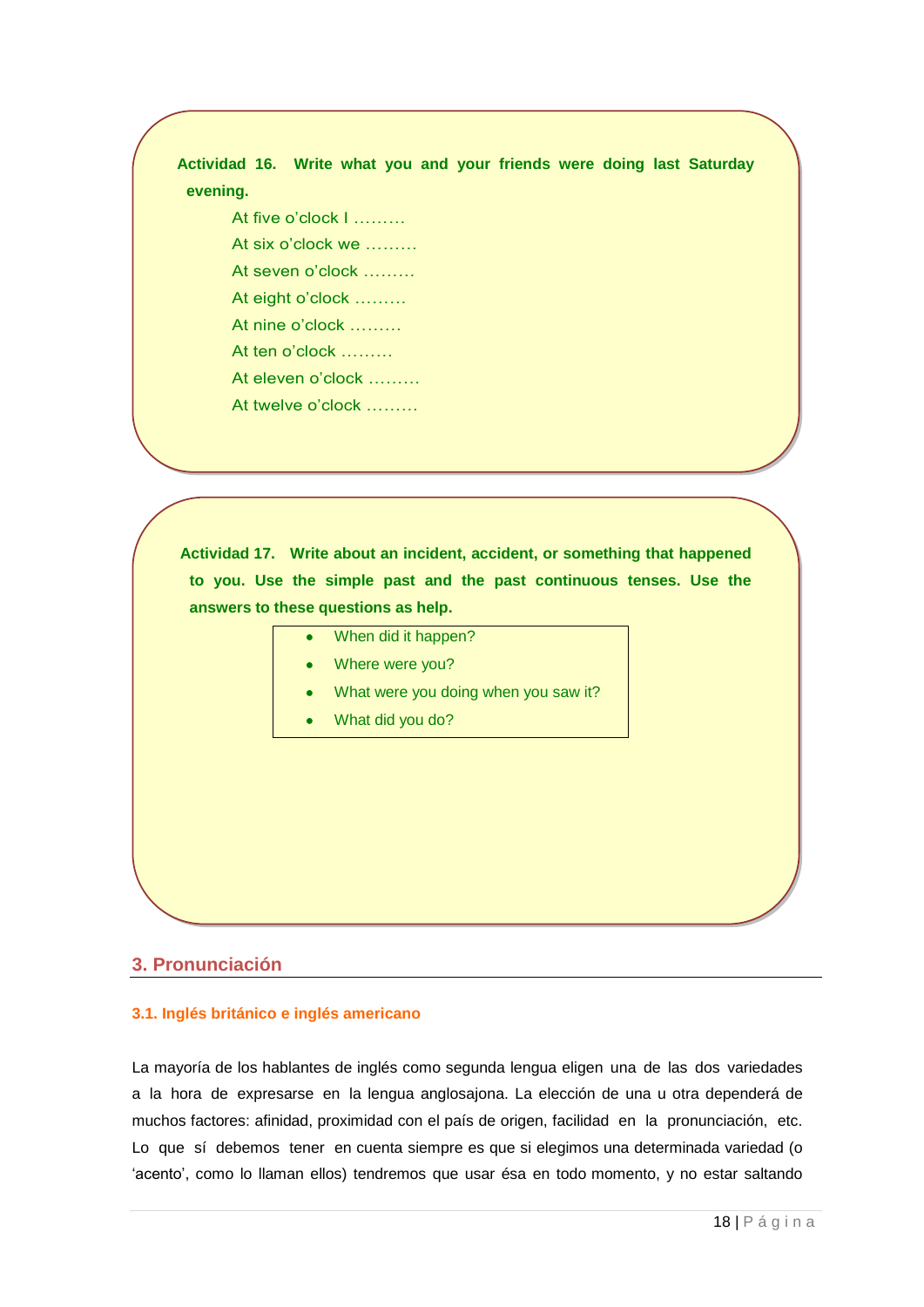de una a otra en lo que la escritura y pronunciación se refiere. Puede llevar a malentendidos. Para ello es necesario que conozcamos las principales diferencias entre ambas. Sería muy extenso exponer aquí las múltiples diferencias existentes entre ambas, ya que residen en:

- o la acentuación (fuerza de voz en las sílabas): en algunos casos se acentúa en EE.UU. una sílaba distinta de la que lleva el acento en inglés británico ,
- o la entonación: en el inglés de EE.UU. se habla con un ritmo más lento y un tono más monótono que en el de Gran Bretaña, debido al alargamiento de las vocales.
- o la vocalización: se produce una nasalización de las vocales antes y después de consonantes nasales, y la 'r' se pronuncia con mayor fuerza en América.
- o La ortografía: a este apartado, junto con el del vocabulario, le dedicamos los ejemplos que se exponen a continuación, por constituir las diferencias tan notables. No solamente se escriben las palabras de forma distinta (eliminando letras, cambiándolas de posición en las palabras, simplificando diptongos, escribiendo con 's' en lugar de 'c', etcétera), sino que existen palabras totalmente distintas para un mismo significado:

| Inglés británico | Inglés americano | Significado |  |
|------------------|------------------|-------------|--|
| colour           | color            | Color       |  |
| centre           | center           | Centro      |  |
| honour           | <b>honor</b>     | Honor       |  |
| analyse          | analyze          | Analizar    |  |
| fulfill          | fulfil           | Completar   |  |
| cheque           | check            | talón       |  |
| tyre             | tire             | Neumático   |  |
| labour           | labor            | Trabajo     |  |
| favour           | favor            | Favor       |  |
| gray             | grey             | Gris        |  |
| gipsy            | gypsy            | gitano      |  |

Algunas diferencias ortográficas:

Algunas diferencias de vocabulario: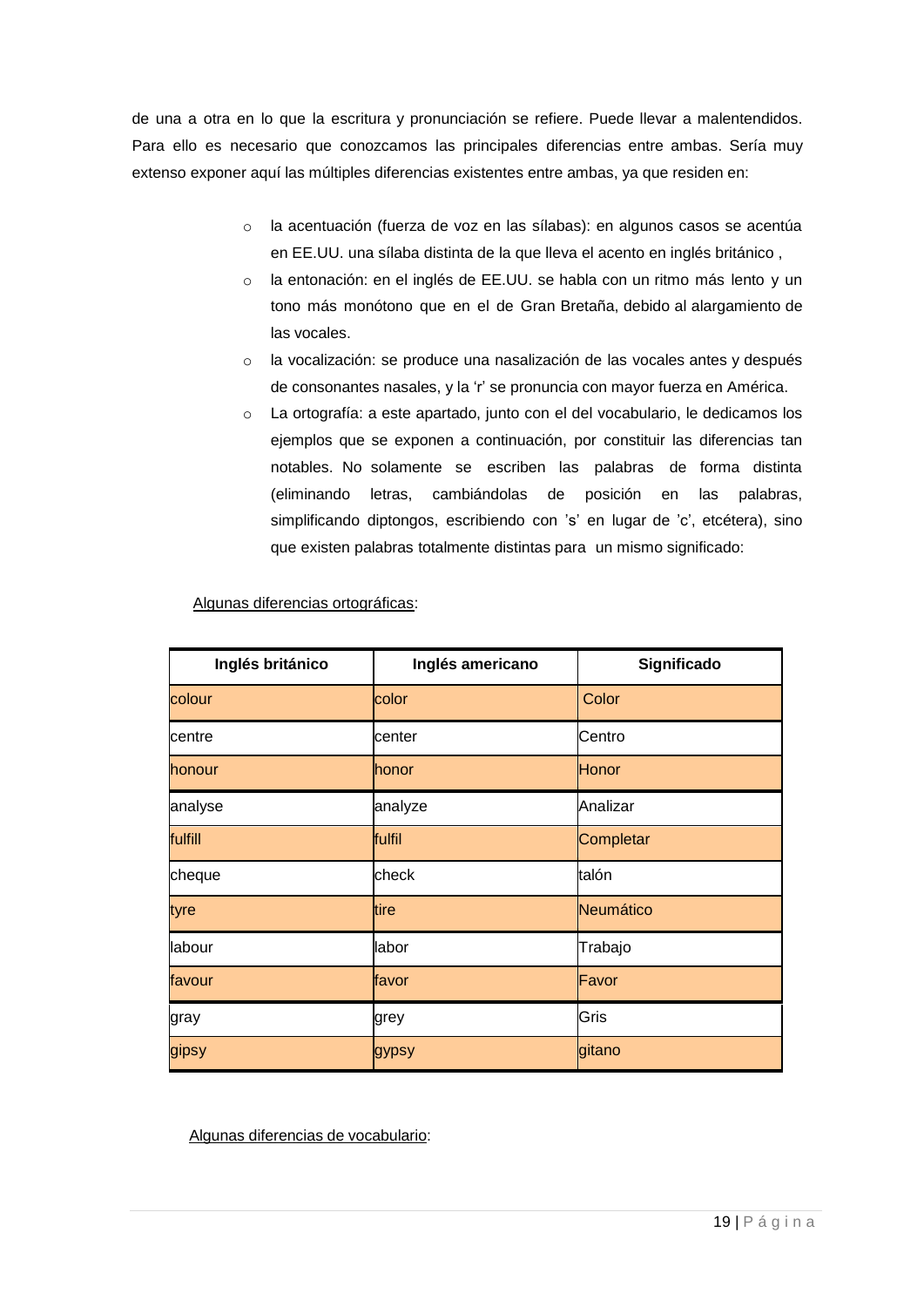| Inglés británico | Inglés americano | Significado       |  |
|------------------|------------------|-------------------|--|
| lift             | elevator         | Ascensor          |  |
| boot             | trunk            | Maletero          |  |
| trousers         | pants            | <b>Pantalones</b> |  |
| lorry            | truck            | Camión            |  |
| autumn           | fall             | Otoño             |  |
| biscuit          | cookies          | Galletas          |  |
| petrol           | gas              | Gasolina          |  |

## <span id="page-19-0"></span>**Ejercicios de autocomprobación**

#### **Ejercicio 1. Read the dialogue between Lauren and Jenny. After that, answer the questions.**

Lauren: Where did you stay when you came to Spain? Jenny: We stayed in a wonderful hotel in Soria, in the north of the country. We were close to a shopping centre, a bus stop and a golf course.

A: What about the hotel facilities?

J: It had a lot of facilities. For example: restaurants, swimming-pools, pools for children, a disco, a theatre, tennis courts, spa, gym, bars, sauna, internet room, games room, lobby with sitting area, reading room, hairdresser and shops, children's playground, etc. It was surrounded by wonderful gardens.

L: It sounds great. Did you like the food?

J: Yes! We were eating all the time because it was an all-inclusive hotel.

L: What does it mean?

J: It means that you can eat and drink all you want because everything is included in the price.

L: Did you go to the theatre?

J: Yes, we saw a play and a live music show while we were drinking beverages. My favourite was a coconut cocktail.

L: Did you practise any sport?

J: Yes, we played table tennis and we were walking all the time through the gardens. In the mornings my friend Monica went to gym while I was swimming in the pool.

#### **Ejercicio 2. Underline all the past continuous forms in the dialogue.**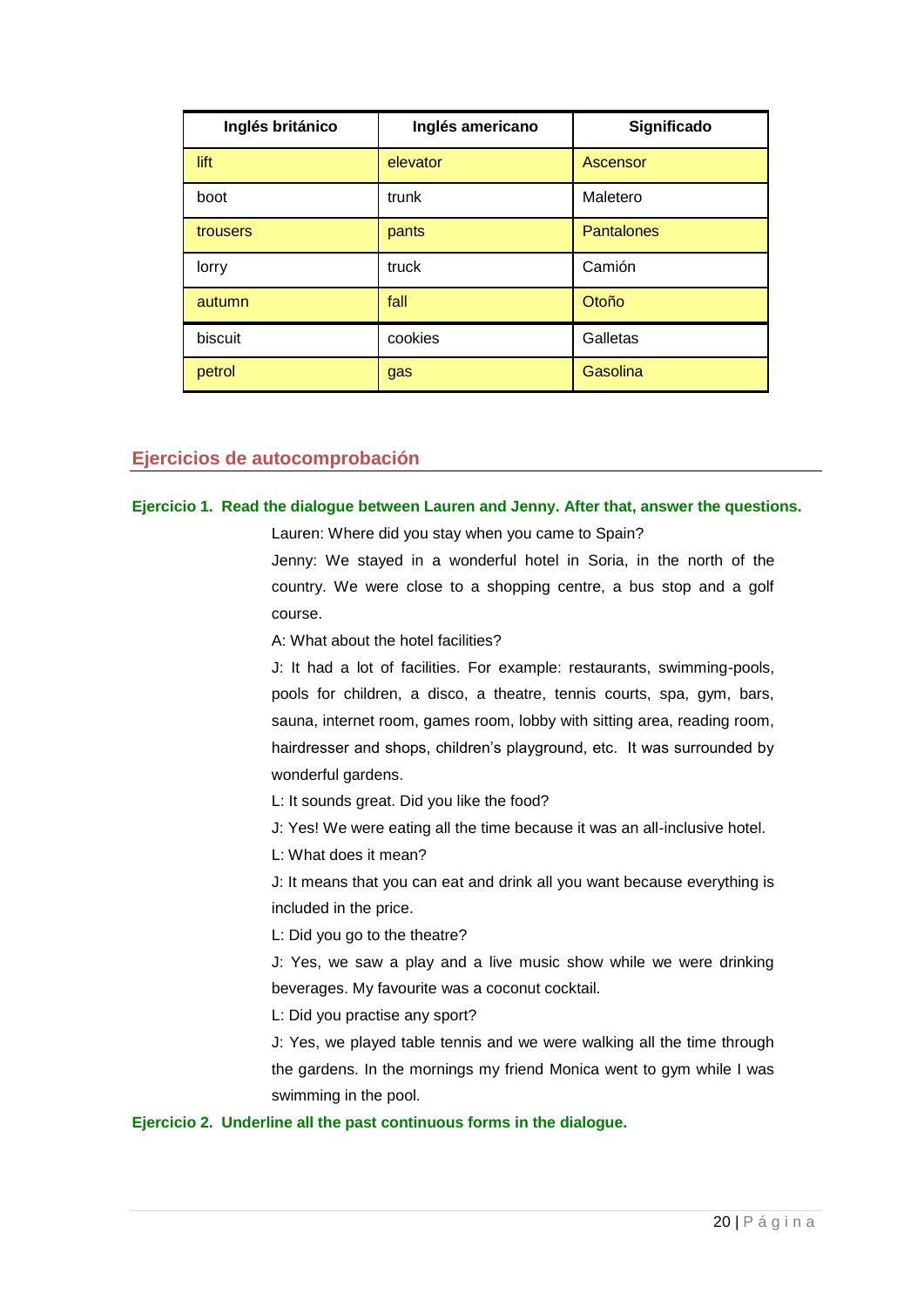#### **Ejercicio 3. Answer the following questions about the text:**

- 1. What does "all-inclusive hotel" mean?
- 2. Write five hotel facilities.
- 3. What was Jenny's favourite beverage?
- 4. What sport did Monica practise in the morning?

#### **Ejercicio 4. Are the following statements true or false? Justify your answer.**

- 1. There was a golf course near the hotel.
- 2. They did not spend much time eating.
- 3. They saw two plays at the theatre.
- 4. They played tennis in the morning.

### <span id="page-20-0"></span>**Soluciones a los ejercicios de autocomprobación**

#### **Ejercicio 1. Leer**

#### **Ejercicio 2. SOLUCIÓN**

Lauren: Where did you stay when you came to Spain?

Jenny: We stayed in a wonderful hotel in the south of the country. We were close to a shopping centre, a bus stop, two beautiful beaches and a golf course.

L: What about the hotel facilities?

J: It had a lot of facilities. For example: restaurants, swimming-pools, pools for children, a disco, a theatre, tennis courts, spa, gym, bars, sauna, internet room, games room, lobby with sitting area, reading room, hairdresser and shops, children's playground, etc. It was surrounded by wonderful gardens.

L: It sounds great. Did you like the food?

J: Yes! *We were eating* all the time because it was an all inclusive hotel.

L: What does it mean?

J: It means that you can eat and drink all you want because everything is included in the price.

L: Did you go to the theatre?

J: Yes, we saw a play and a live music show while *we were drinking* beverages. My favourite was a coconut cocktail.

L: Did you practise any sport?

J: Yes, *we were playing* table tennis and *we were walking* all the time through the gardens. In the mornings my friend Monica went to gym while *I was swimming* in the pool.